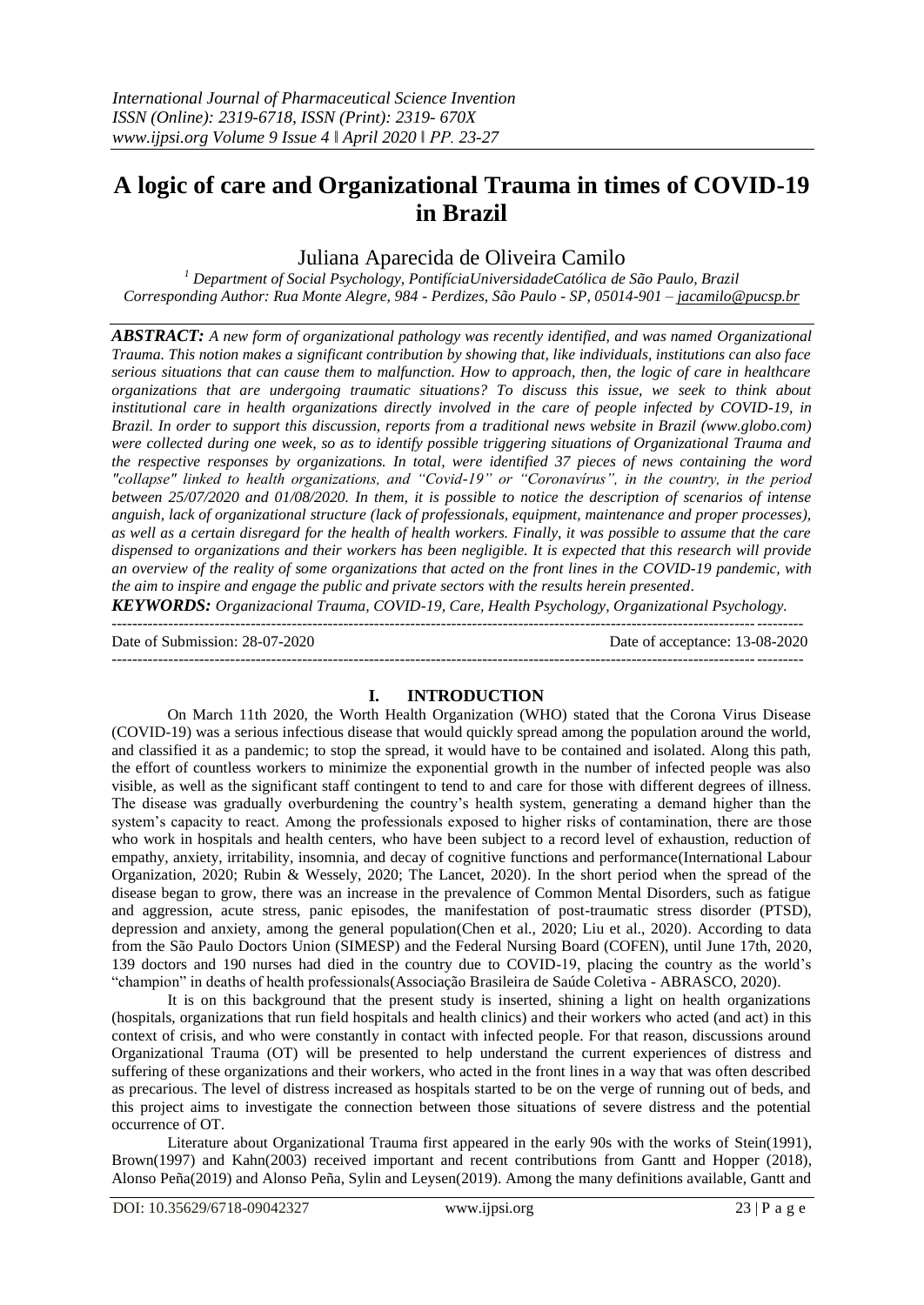Hopper (2018) seem to provide the one most adequate to understand Organizational Trauma within this context, listing four types of OT: a) the group may be traumatized by an administrative failure or any other serious violation causing loss of security for group members; b) the group that had a traumatic experience may regress to an earlier stage in the maturity cycle, becoming an insecure, apprehensive and suspicious group; c) the members of a group share a specific history for certain types of psychological trauma; d) equivalence processes may still exist, where new events and traumatic processes are imported by the victims and the group, and subsequently are incorporated by them. According to Guiho-Bailly and Guillet(2005), a potentially traumatizing experience is usually considered an event that affects people who are confronted with sudden and potentially threatening situations, physically or emotionally. Those include serious accidents, natural disasters, and violence. Although this is a classic approach to trauma, centered on the individual, commonly adopted in the literature, it is important to bring it to the debate, as it inspires a look beyond organizational structures by focusing on the workers involved. However, the direction of the discussion, presented by different authors (Alonso Peña, Leysen, Van den Broucke, & Sylin, 2017; E. H. Brown & Brown, 1999; Kahn, 2003)and with which this project is articulating, is that organizations can also be confronted with trauma. In that case, organizations, regardless of their size, segment or time of existence, start to malfunction, fail to be able to perform their duties as before, and may become ineffective in their performance or even dangerous for the people surrounding them and/or for the physical and mental health of their workers(Šešić & Stefanović, 2017). The point defended by scholars is that after potentially traumatic events, organizations can also undergo changes that affect their founding principles in such a way that they can no longer act as before. For Alonso Peña et al. (2017), an OT happens when: (1) a rupture of a kind of emotional protection of the organization occurs and, (2) the adaptation mechanisms after the rupture of the protection system continues when conditions no longer require them; in other words, there is a difficulty in reestablishing a condition of normality in the organization. It should be noted here that, for the authors, OT is the result of a potential traumatic event, involving the appearance of emotional disorders and different organizational problems. Burke (2012), when trying to understand OT and its consequences, indicates that, when an organization suffers from a disastrous event, disparate from usual experiences, caused by one or more individuals or by traumatic situations (OT), it can result in severe psychological suffering, property damage, injury or death to one or more employees of one organization, as well as resonate in others organizations simultaneously.

The arrival of COVID-19, its escalation into a pandemic, the way in which care was carried out, the urgency of creating work processes, providing equipment and establishing protocols, in addition to the countless deaths, may have caused numerous organizational dysfunctions.

And how can we approach the idea of 'care' in this context? According to the Houaiss Dictionary (Houaiss, 2001), etymologically, "care" ("cuidado", in Portuguese) and "thought" stem from the same expression in Latin: "cogitare". Its use as an adjective in Portuguese means: thought-of, reflected-upon. As a noun, it relates to diligence, vigilance, or precaution. Abbagnano"s dictionary of philosophy (2000)also states the origins of "care" is a Latin expression, but a different one: that which refers to "cure". Words are polissemic and may fulfill multiple roles, being used to address different matters. Thinking of "care" as something natural, inherent to human relations and with a static meaning, reduces its complexity, effects, and applications. Thus, the different meanings of "care" can only be understood within a context, in an organization, based on local knowledge, particular demands, their history, tensions, and everything else that surrounds a network of relationships. Thus, we start from the premise that care is inserted in a complex web of materialities and socialities present in the institution(Mol, 2008; Spink, 2015). Behind the numbers daily reported by the media on the evolution of COVID-19, there is a huge diversity in practices, and among people and objects. The capacity for a new work arrangement to overcome organizational traumas, collectively and individually, depends on a series of other practices, people and objects, which is why different forms of support, by other institutions and people, from the public or private sector, are essential to what can be understood as the "logic of care" necessary to address Organizational Trauma in various situations, such as in the fight against COVID-19.

## **II. METHODOLOGY**

In order to search for information, the words "collapse" and "coronavirus" or "Covid-19" were chosen, associated with health services in Brazil, which led us to articles that portrayed the realities involving the overcrowding of hospital beds, the lack of supplies, equipment and workers, published on the website www.globo.com.br. According to the Alexa ranking (Alexa, 2020) the TV Globo news portal ranks sixth among the most visited websites in Brazil. It is an open access website, which doesn't require the payment of a monthly fee to access its contents. In choosing to use mass media as a privileged place for this understanding, we highlight the important role it plays in inciting practices and representing the interests of a certain group. After the reports were collected, dense readings were performed, considering the initial date of data collection as July 25th 2020 and the end date as August 1st 2020. The pieces of news collected included op-eds, interviews, news, and short notes. The texts found were thoroughly read, in an attempt to find out if there was any kind of mention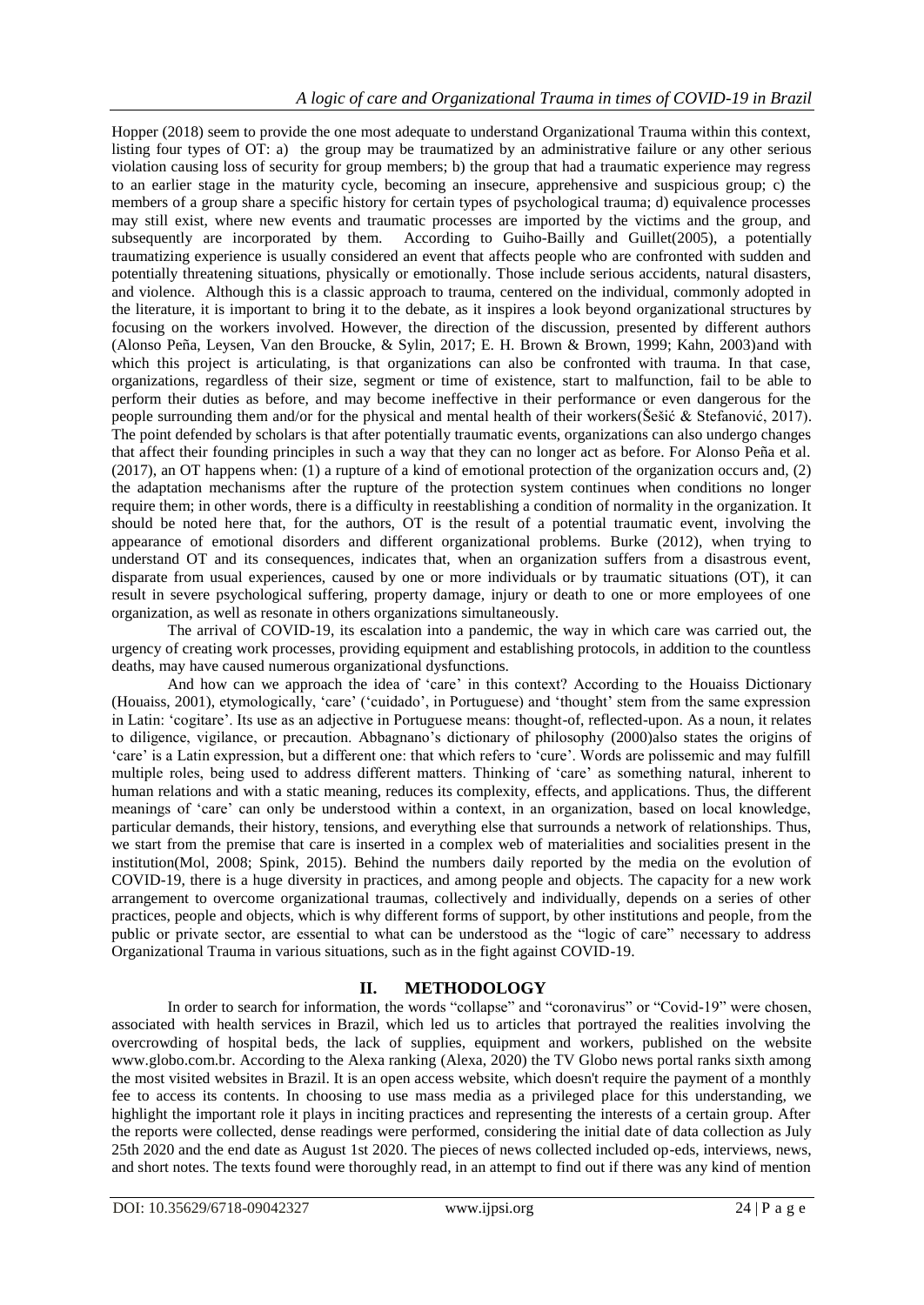about the impacts of traumatic experiences on organizations, as well as possible interventions to reduce the negative effects of this experience.

### **III. DISCUSSION**

After a careful reading of the 37 articles gathered, it was possible to identify that their contents referred

| <b>Content of the articles</b>         | $\boldsymbol{n}$ . | $\frac{0}{0}$ |
|----------------------------------------|--------------------|---------------|
| Numbers/epidemiology                   | 19                 | 51,35%        |
| Macro social and political issues      | 8                  | 21,62%        |
| Structure/organizational issues        | 5                  | 13,51%        |
| Health workers falling ill             | 2                  | 5,41%         |
| Acknowledgment of health professionals | 2                  | 5,41%         |
| Others                                 |                    | 2,70%         |
| <b>Total</b>                           |                    | 100,00%       |

#### *Table 1: Content of the articles*

It was found that in 19 articles (51.35%) the central concern regarded the number of people infected, bringing constant updates on the spread of the disease and epidemiological data in each city and state. Another recurrent dimension and focus of concerns regarded the elements of macro social order, and their intersections with political issues (n.8, 21.62%), such as: poverty, return to school so that families may return to work, the lack of a secretary of health in a Brazilian state, political disputes, and demands from the Public Prosecutor's Office for the local government to adopt measures to improve care. In 5 cases (13.51%), the articles addressed structural concerns and/or organizational problems, which, in general, could be closer to what is understood as Organizational Trauma. Even so, it is important to say that even in these matters, the focus was on the necessary number of professionals, hospital beds, different equipment for the transport of patients, and overcrowding. There was no mention of the impact of these experiences of pain, of accelerating work due to the lack of structure, equipment and processes, neither from the perspective of workers, nor from the perspective of organizational impacts. It is possible to notice that issues regarding organizational learning, and concern about the impact the crisis was having on the well-being of health workers is null in these matters. It is essential here to say that caring for patients with COVID-19 imposes, for different professionals involved in healthcare, situations that are unprecedented in our recent history, and thus absent from their professional training. There are no consensually established protocols. Alongside this fact, there are patients with varied symptoms, with specific demands and with health prognoses that impose unprecedented challenges to treatment. As if a large volume of patients looking for health services at the same time was not enough, they often put professionals in the condition of choosing who will receive medical care and hospitalization, and who will have to return home only with medicine to manage their symptoms.

Given these realities, recent research also questions the incidence of occupational diseases among workers impacted by organizations that have experienced traumatic situations, such as Burnout Syndrome(Alonso Peña, Sylin &Leysen, 2019). Thus, it is possible to see that in addition to an institutional diagnosis, it is also important to make visible the individual impacts that such experiences can trigger on workers.

It is worth mentioning that, despite the various indications that highlight the existence of malfunctions in an organization, due to a traumatic experience, and the growing interest in this concept, this is still a field under construction, with literature that is still incipient and, in a way, stemming from outside of Brazil (A. Alonso Peña, 2019; H. E. Brown, 1997; Burke, 2012; Gantt & Hopper, 2018; Kahn, 2003). This model, however, would be very useful, not only for studying the concepts, but also for diagnosing OT through organizational assessments, aiming to develop and implement corrective and/or preventive interventions.

In this sense, it is highlighted that only in 2 articles (5.41%) the focus of the news was on health workers falling ill due to COVID-19. It is true that the central concern in these matters seems to have been the impact of having fewer working professionals, and not whether their working conditions were proper and adhered to safety regulations in order to preserve their staff.

In 2 other texts (5.41%), there was an acknowledgment of the work conducted by health professionals. In one article, a tribute was paid by the Brazilian Army band in a model hospital in a city that was on the verge of collapse, and, in another article, there was the story of a patient who recorded a video thanking the service he received at the hospital, focusing particularly on one of the cleaning staff members who was responsible for the

to: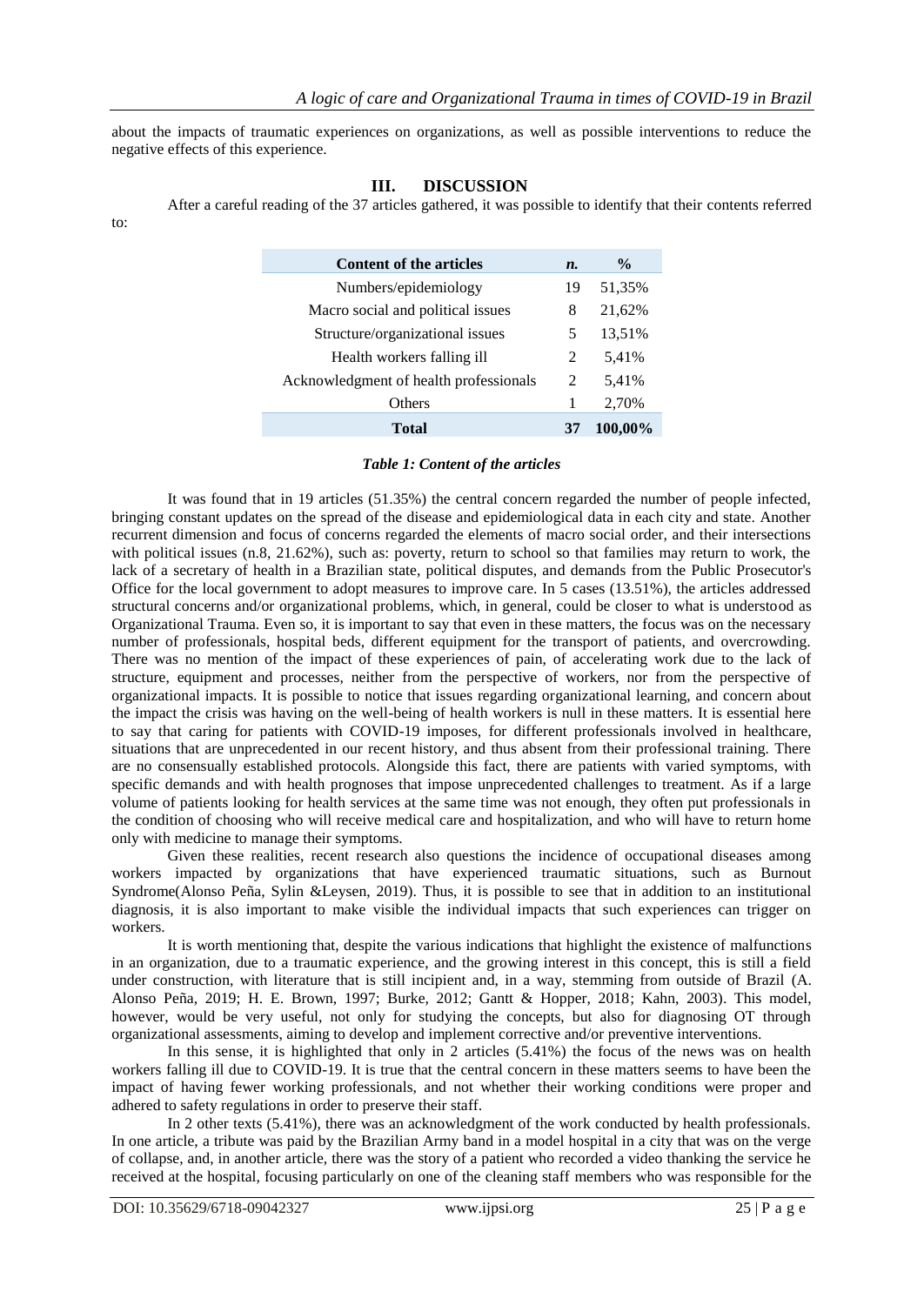night cleaning of the room in which he was hospitalized. Finally, in the last mapped article (n.1, 2.70%), which was classified as "others" in terms of its core theme, there was information about a politician being transferred from the public health service, given the collapse that the city was experiencing.

In general, the images linked to the texts seemed to soften the tone of the reports, as few portrayed sad expressions or graphic images that directly showed the effects of the illness, anguish, pain, and the probability of death.

### **IV. CONCLUSION**

We are facing potentially traumatic events, unprecedented in the personal history of these workers and these organizations. Even so, the concerns raised by the media do not seem to problematize, not even tangentially, the intricate paths that can lead an organization to experience traumatic experiences, culminating in the so-called organizational trauma.

This point is also corroborated when we observe that the literature and understanding of OT in Latin America is still inexpressive and deals, above all, with personal and group aspects of a human collective at work. The point therein supported and explored by different authors is that, in this context, institutions, like people, can become ill, with their ability to function impacted, and the services they provide compromised.

It is in this sense that we problematize the importance of a logic of care that goes beyond the human barrier, and that can observe and consider all non-human elements in action, such as broken equipment, lack of resources, incomprehensible protocols, imprecise diagnoses, palliative medicine, among others. Here we have humans and non-humans in action, generating different practices that are malfunctioning and under permanent tension. Therefore, in the perspective of health that is herein underscored, good care implies changing the conditions in which the collectives of health workers live, allowing interventions that can improve the care not only of patients infected by COVID-19, but also of the institutions' workers and the organizations themselves.

#### **REFERENCES**

- [1]. Abbagnano, N. (2000). *Dicionário de Filosofia* (4th ed.). São Paulo: Martins Fontes.
- [2]. Alexa. (2020). Top Sites in Brazil. Retrieved May 14, 2020, from https://www.alexa.com/topsites/countries/BR
- [3]. Alonso Peña, A. (2019). *Le traumatisme organisationnel: l'expliquer et le comprendre*. Faculté de psychologie et des sciences de l"éducation.
- [4]. Alonso Peña, P., Leysen, J., Van den Broucke, S., & Sylin, M. (2017). Organizational Change and Development Organizational change processes. In *18th European Association of Work and Organizational Psychology Congress* (p. 1149). Dublin, Ireland. Retrieved from the state of the state of the state of the state of the state of the state of the state of the state of the state of the state of the state of the state of the state of the state of the state of the state of
- http://www.eawop.org/ckeditor\_assets/attachments/1284/final\_version\_abstract\_book\_dublin\_2017.pdf?1583929929
- [5]. Alonso Peña, P., Sylin, M., & Leysen, J. (2019). Can organisational trauma predict Burnout? a ROC curve analysis. In *19th European Association of Work and Organizational Psychology Congress* (p. 937). Turin, Italy. Retrieved from http://www.eawop.org/ckeditor\_assets/attachments/1285/eawop-2019\_abstract-book\_rev2\_compressed-2.pdf?1583929976
- [6]. Associação Brasileira de Saúde Coletiva ABRASCO. (2020). Em defesa da vida: solidariedade aos profissionais de saúde mortos por Covid-19, *2020*. Retrieved from https://www.abrasco.org.br/site/noticias/posicionamentos-oficiais-abrasco/em-defesa-da-vidasolidariedade-aos-profissionais-de-saude-mortos-por-covid-19/49520/
- [7]. Brown, E. H., & Brown, E. H. (1999). Improving organizational health by addressing organizational trauma.
- [8]. Brown, H. E. (1997). Improving organizational health by addressing organizational trauma. *Journal of Organizational Change Management*, *10*(2), 175–178. https://doi.org/10.1108/09534819710160835
- [9]. Burke, R. J. (2012). The Trauma Impact on Organizations: Causes, Consequences, and Remedies. In *International Handbook of Workplace Trauma Support* (pp. 69–86). John Wiley & Sons, Ltd. https://doi.org/10.1002/9781119943242.ch5
- [10]. Chen, N., Zhou, M., Dong, X., Qu, J., Gong, F., Han, Y., … Zhang, L. (2020). Epidemiological and clinical characteristics of 99 cases of 2019 novel coronavirus pneumonia in Wuhan, China: a descriptive study. *The Lancet*, *395*(10223), 507–513. https://doi.org/10.1016/S0140-6736(20)30211-7
- [11]. Gantt, S. P., & Hopper, E. (2018). Two perspectives on a trauma in a training group: the systems-centred approach and the theory of incohesion. In *Trauma and Organizations*. Routledge. Retrieved from https://books.google.com.br/books?id=WR-yDwAAQBAJ
- [12]. Guiho-Bailly, M.-P., & Guillet, D. (2005). Psychopathologie et psychodynamique du travail. *EMC - Toxicologie-Pathologie*, *2*(3), 98–110. https://doi.org/https://doi.org/10.1016/j.emctp.2005.04.001
- [13]. Houaiss, A. (2001). *Dicionário Eletrônico Houaiss da Língua Portuguesa*. Rio de Janeiro: Objetiva.
- [14]. International Labour Organization. (2020). *Prevention and Mitigation of COVID-19 at Work*. Retrieved from https://www.ilo.org/wcmsp5/groups/public/---ed\_protect/---protrav/---safework/documents/instructionalmaterial/wcms\_741813.pdf
- [15]. Kahn, W. A. (2003). The Revelation of Organizational Trauma. *The Journal of Applied Behavioral Science*, *39*(4), 364–380. https://doi.org/10.1177/0021886303261954
- [16]. Liu, K., Fang, Y. Y., Deng, Y., Liu, W., Wang, M. F., Ma, J. P., … Liu, H. G. (2020). Clinical characteristics of novel coronavirus cases in tertiary hospitals in Hubei Province. *Chinese Medical Journal*, *133*(9), 1025–1031. https://doi.org/10.1097/CM9.0000000000000744
- [17]. Mol, A. (2008). *The logic of care. Health and the problem of Patient Choice*. (Routledge, Ed.). London. https://doi.org/doi:10.4324/9780203927076
- [18]. Rubin, G. J., & Wessely, S. (2020). The psychological effects of quarantining a city. *The BMJ*, *368*(January), 1–2. https://doi.org/10.1136/bmj.m313
- [19]. Šešić, M. D., & Stefanović, M. (2017). Organizational trauma Types of organizational forgetting in the case of Belgrade theaters. *Issues in Ethnology and Anthropology*, *2*(2017). https://doi.org/10.21301/.
- [20]. Spink, M. J. P. (2015). Clientes, cidadãos, pacientes: Refexões sobre as múltiplas lógicas de cuidado na atenção à saúde. *Saúde e Sociedade*, *24*(supl I), 115–123. https://doi.org/10.1590/S0104-12902015S01010
- [21]. Stein, H. F. (1991). Metaphors of organizational trauma and organizational development: A case example. *Organization*